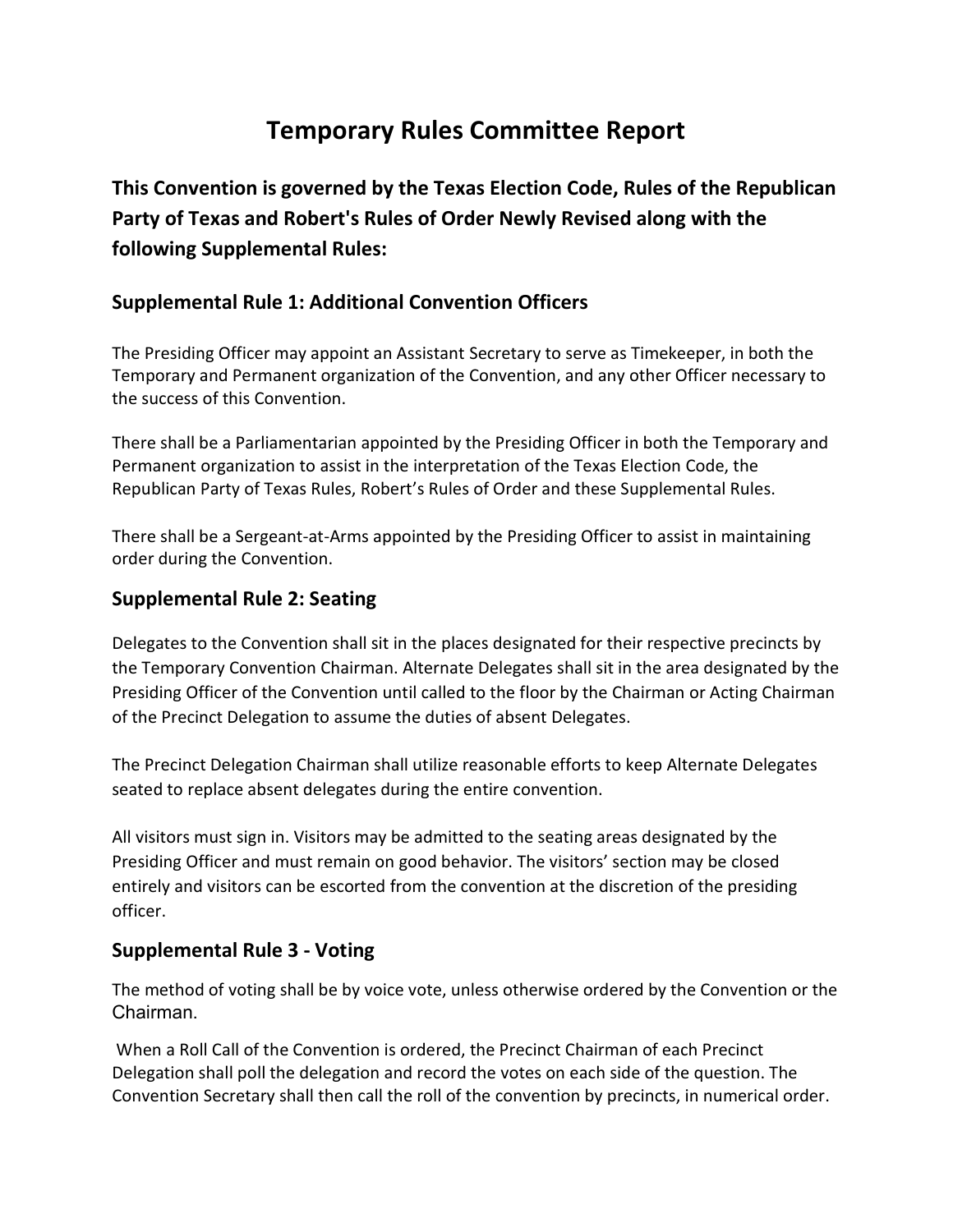The Chairman of each Precinct Delegation shall announce the Precinct's votes. If any delegate questions the accuracy of the announcement by the Chairman of his/her Precinct Delegation, the Convention Secretary shall poll the delegation.

IMPORTANT NOTE: Section 174.068 of The Texas Election Code provides that those delegates in attendance from each precinct shall cast the number of votes equal to the full delegate strength of the precinct. Thus, if a precinct doesn't have a full contingent of delegates even after seating available alternate delegates, each member of the delegation shall cast a vote equal to the total number of votes allocated to that precinct, divided by the number of delegates present.

## Supplemental Rule 4 - Delegation Chairman

The manner and means of selecting the Chairman of a Precinct Delegation is a matter solely to be determined by each Delegation. If two or more persons claim to be Delegation Chairman, a Convention Officer will be assigned to hold an impromptu Precinct Caucus Voice Vote of that Delegation. If the voice vote results are unchallenged, and if a Chairman is specifically designated therein, he/she shall be recognized as the Chair of the Precinct Delegation and will serve as Precinct Delegation Chairman for the rest of the convention. A tie vote will be broken through a game of rock-paper-scissors facilitated by a precinct member not involved in the game.

### Supplemental Rule 5 - Debate

Debate on any single motion or resolution, including amendments thereto, shall be limited to three (3) speakers in favor and three (3) speakers against, with each speaker limited to two (2) minutes. Debate shall alternate between proponents and opponents. Debate shall cease when there is no speaker desiring to express an opposing viewpoint to the previous speaker. The Presiding Officer shall have authority to extend debate. Provisions of RPT Rule No. 17 shall otherwise govern debate.

The Chair may require that any lengthy motion be submitted in writing. All amendments to resolutions shall be submitted in writing using a form provided by the Convention.

To be assigned the floor, a Delegate shall go to a floor microphone, be recognized by the Chair, and give his/her name and precinct number. To bring an Interrupting Motion to the attention of the Chair, a delegate may request use of the microphone immediately for the stated purpose. Such an interrupting motion may be screened for appropriateness by a Parliamentarian.

In the past there have been some comments made during debate that could be considered as personal attacks on individuals. All Delegates must maintain proper decorum during this Convention. If not, the delegate breaking this rule will be removed from this Convention by the Sergeant at Arms as directed by the Presiding Officer.